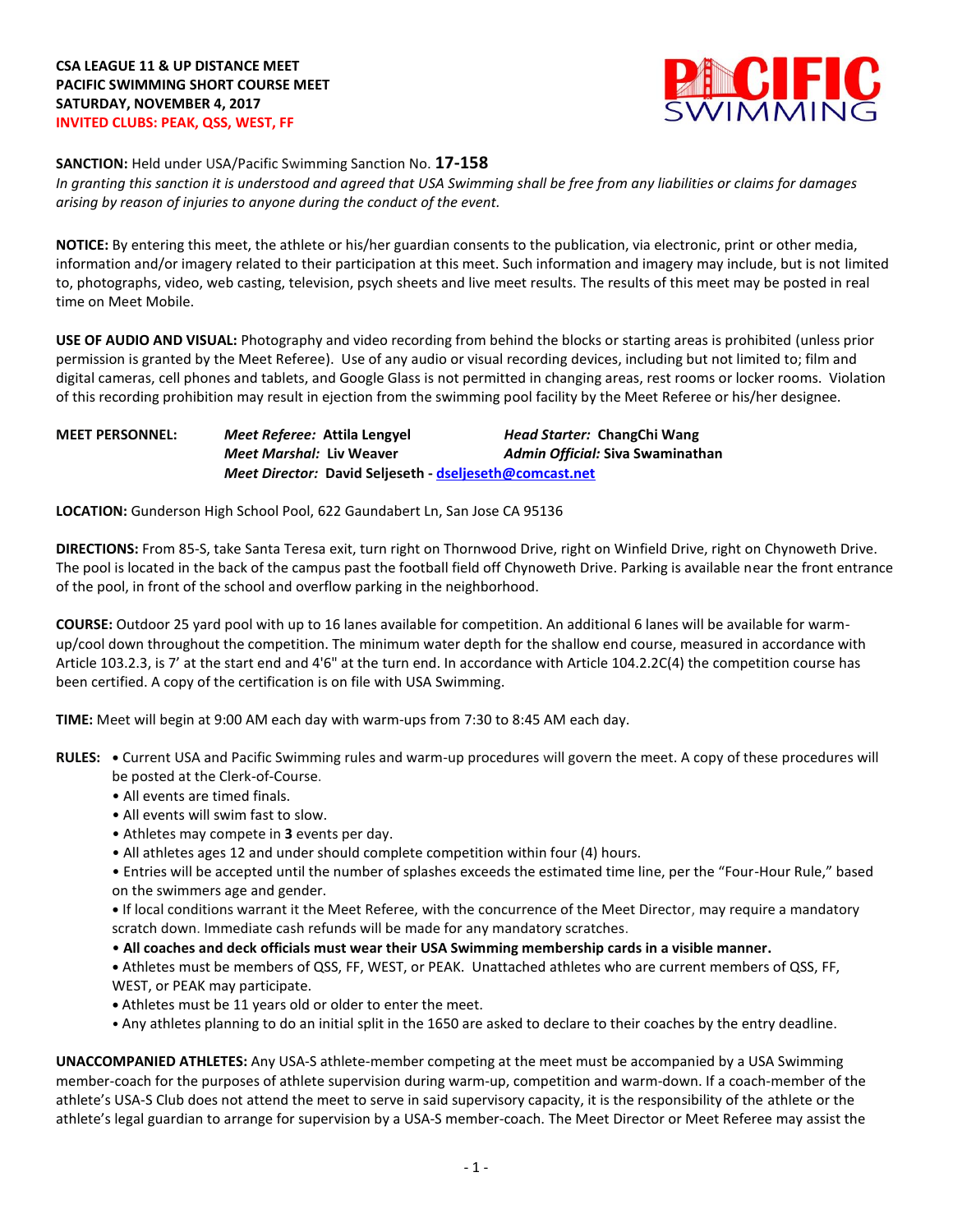athlete in making arrangements for such supervision; however, it is recommended that such arrangements be made in advance of the meet by the athlete's USA-S Club Member-Coach.

**RACING STARTS:** Athletes must be certified by a USA-S member-coach as being proficient in performing a racing start, or must start the race in the water. It is the responsibility of the athlete or the athlete's legal guardian to ensure compliance with this requirement.

**RESTRICTIONS:** • Smoking and the use of other tobacco products is prohibited on the pool deck, in the locker rooms, in spectator

seating, on standing areas and in all areas used by athletes, during the meet and during warm-up periods.

- Sale and use of alcoholic beverages is prohibited in all areas of the meet venue.
- No glass containers are allowed in the meet venue.
- No propane heater is permitted except for snack bar/meet operations.
- All shelters must be properly secured.
- Changing into or out of swimsuits other than in locker rooms or other designated areas is prohibited.

• Destructive devices, to include but not limited to, explosive devices and equipment, firearms (open or concealed), blades, knives, mace, stun guns and blunt objects are strictly prohibited in the swimming facility and its surrounding areas. If observed, the Meet Referee or his/her designee may ask that these devices be stored safely away from the public or removed from the facility. Noncompliance may result in the reporting to law enforcement authorities and ejection from the facility. Law enforcement officers (LEO) are exempt per applicable laws.

 Operation of a drone, or any other flying apparatus, is prohibited over the venue (pools, athlete/coach areas, spectator areas and open ceiling locker rooms) any time athletes, coaches, officials and/or spectators are present.

**ELIGIBILITY:** • Athletes must be current members of USA-S and enter their name and registration number on the meet entry card as they are shown on their Registration Card. If this is not done, it may be difficult to match the athlete with the registration and times database. The meet host will check all athlete registrations against the SWIMS database and if not found to be registered, the Meet Director shall accept the registration at the meet (a \$10 surcharge will be added to the regular registration fee). Duplicate registrations will be refunded by mail.

• Athletes must be a member of a CSA Conference member club (PEAK, FF, WEST, QSS or UN and affiliated with a CSA member club).

• Entries with **"NO TIME" will be accepted.** Coaches are encouraged to replace their athletes' NT entries with coach entered times in an effort to keep a better flow to the meet.

- Disabled athletes are welcome to attend this meet and should contact the Meet Director or Meet Referee regarding any special accommodations on entry times and seeding per Pacific Swimming policy.
- The athlete's age will be the age of the athlete on the first day of the meet.

**ENTRY FEES:** \$4.00 per event plus an \$8.00 participation fee per athlete.

**ENTRIES:** Only team sd3 files will be accepted. Entry files are due on Thursday, October 26, 2017 at 11:59pm. Entry files must be emailed t[o liv@swimqss.org.](mailto:liv@swimqss.org)

**Make check payable to**: **QuickSilver Swimming.** Check must be hand-delivered the day of the meet.

**CHECK-IN:** The meet will be pre-seeded; no check-in required.

**SCRATCHES:** Any athletes not reporting for or competing in an individual timed final event shall not be penalized.

**AWARDS:** No awards will be given.

**ADMISSION:** Free.

**SNACK BAR & HOSPITALITY:** A snack bar may be available throughout the competition. Coaches and working deck officials will be provided lunch. Hospitality will serve refreshments to timers and volunteers.

**MISCELLANEOUS:** No overnight parking is allowed. Facilities will not be provided after meet hours.